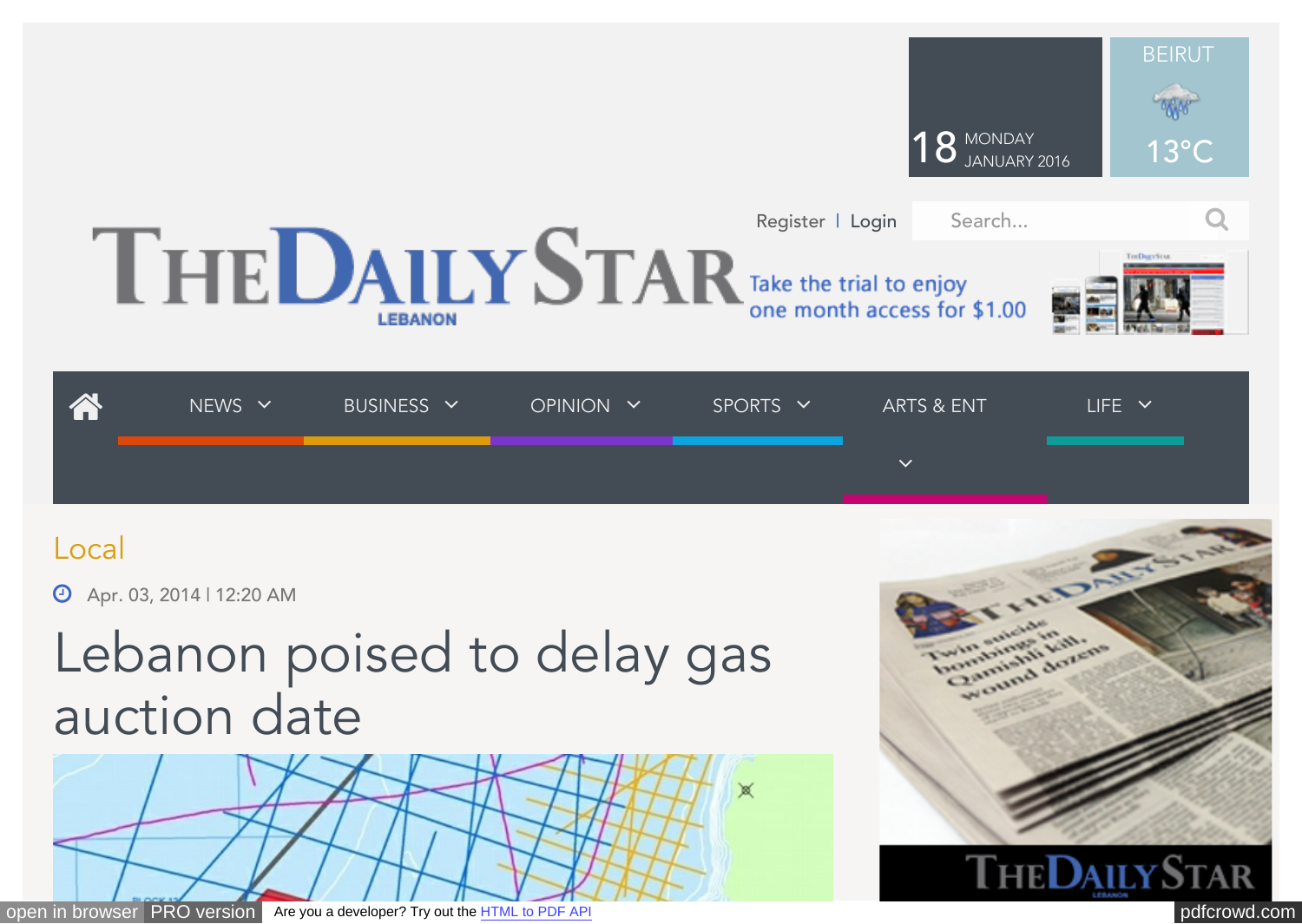

#### [Related Articles](javascript:void(0);)



[In defense of](http://magnet.dailystar.com.lb:90/Log.aspx?appId=6&url=http://www.dailystar.com.lb/Opinion/Editorial/2015/Dec-30/329486-in-defense-of-values.ashx?utm_source=Magnet%26utm_medium=Related%20Articles%20widget%26utm_campaign=Magnet%20tools) values

[Good news for](http://magnet.dailystar.com.lb:90/Log.aspx?appId=6&url=http://www.dailystar.com.lb/Business/Local/2015/Nov-25/324468-good-news-for-cyprus-means-better-news-for-lebanon.ashx?utm_source=Magnet%26utm_medium=Related%20Articles%20widget%26utm_campaign=Magnet%20tools)

**R**  $\Box \Box \Box$ ╉ 000000  $\bigvee$ 00000 **⊖** 00000 00000

**S** [Osama Habib](http://www.dailystar.com.lb/Osama-Habib.ashx) | The Daily Star

International oil companies want the April 10 offshore gas and oil auction to be pushed back at least three months to allow them more time prepare bids, a source said Wednesday.

LIVE NEWS **N** [VIEW ALL](http://www.dailystar.com.lb/LiveNews.aspx) **O** 0 minutes ago 10 minutes ago 16 minutes ago [Dutch investigate death of asylum](http://www.dailystar.com.lb/News/World/2016/Jan-18/332587-dutch-investigate-death-of-asylum-seeker-who-took-own-life.ashx)seeker who took own life [Merkel's coalition ally urges multi](http://www.dailystar.com.lb/News/World/2016/Jan-18/332586-merkels-coalition-ally-urges-multi-billion-euro-package-to-integrate-refugees-in-germany.ashx)billion-euro package to integrate refugees in Germany [US military releases 1st account of](http://www.dailystar.com.lb/News/Middle-East/2016/Jan-18/332585-us-military-releases-1st-account-of-sailors-iran-detention.ashx) sailors' Iran detention [More than half of Iran parliament](http://www.dailystar.com.lb/News/Middle-East/2016/Jan-18/332584-more-than-half-of-iran-parliament-candidates-rejected-media.ashx) candidates rejected: media

25 minutes ago

29 minutes ago [Morocco says arrests Belgian](http://www.dailystar.com.lb/News/Middle-East/2016/Jan-18/332583-morocco-says-arrests-belgian-national-tied-to-paris-attacks.ashx) national tied to Paris attacks

[Motorcycling: Rossi to end career](http://www.dailystar.com.lb/Sports/Motor-Sports/2016/Jan-18/332581-motorcycling-rossi-to-end-career-at-yamaha-but-calls-for-lorenzo-respect.ashx)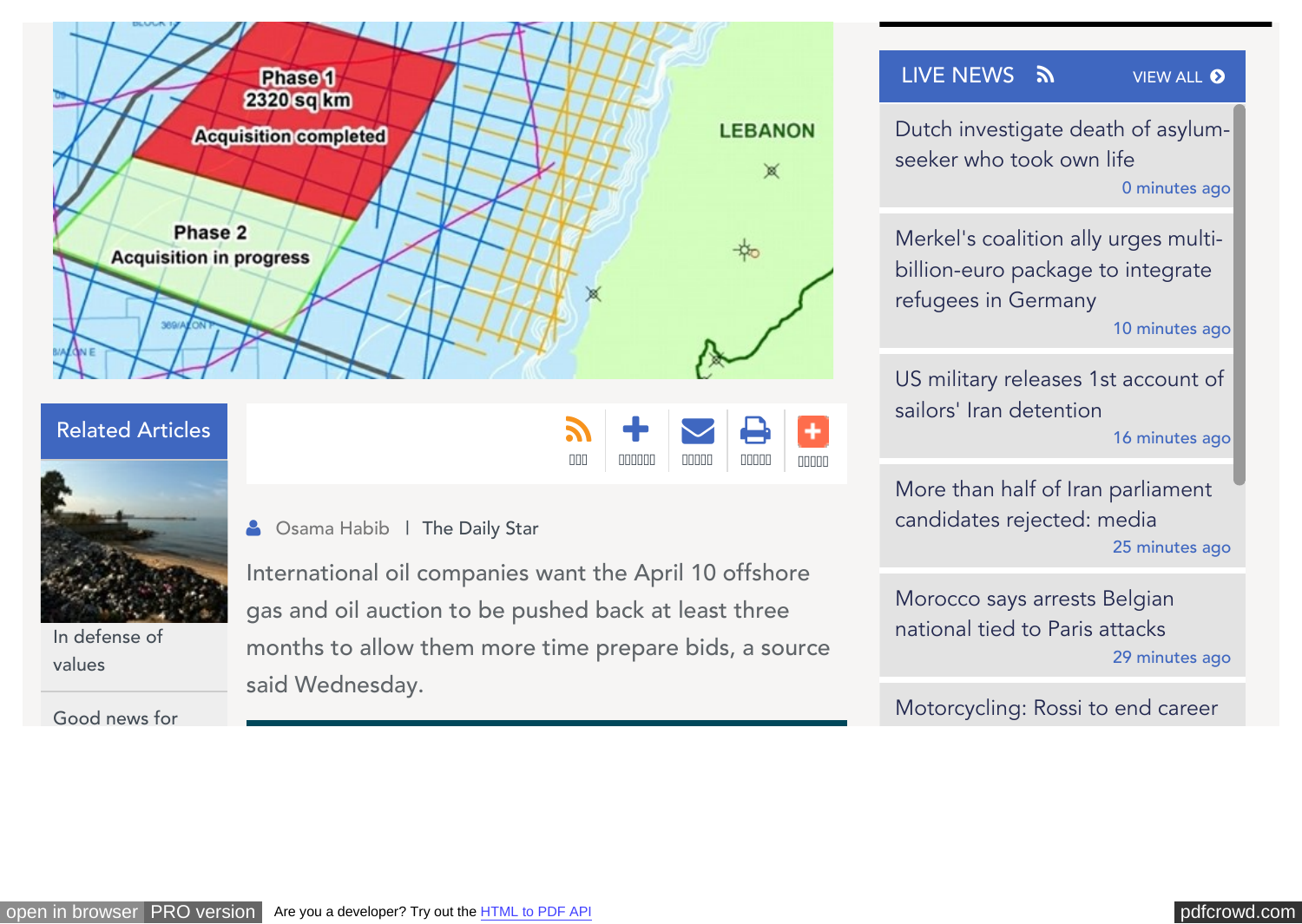Cyprus means [better news for](http://magnet.dailystar.com.lb:90/Log.aspx?appId=6&url=http://www.dailystar.com.lb/Business/Local/2015/Nov-25/324468-good-news-for-cyprus-means-better-news-for-lebanon.ashx?utm_source=Magnet%26utm_medium=Related%20Articles%20widget%26utm_campaign=Magnet%20tools) Lebanon

**[...](http://www.dailystar.com.lb/#)**



[U.S. bill must not](http://www.dailystar.com.lb/Business/Local/2016/Jan-13/331575-us-bill-must-not-harm-society-fattouh.ashx) harm society: Fattouh

Cedrus seeking [further growth in](http://www.dailystar.com.lb/Business/Local/2016/Jan-12/331374-cedrus-seeking-further-growth-in-lebanon.ashx) Lebanon

[Lenders grapple](http://www.dailystar.com.lb/Business/Local/2016/Jan-06/330404-lenders-grapple-with-sanctions-implication-on-hezbollah-mps.ashx) with sanctions implication on Hezbollah MPs

**[...](http://www.dailystar.com.lb/Osama-Habib.ashx)**

**[Entities](#page-0-0)** 

**<sup>6</sup>** YOU'VE REACHED A SUBSCRIBER-ONLY **ARTICLE.**

TAKE THE TRIAL TO ENJOY ONE MONTH ACCESS FOR \$1.00 SIGN UP NOW AND ACCESS THE FULL BREADTH OF THE DAILY STAR CONTENT IN MINUTES.

## **SUBSCRIBE NOW UNRESTRICTED ACCESS**

**\$1 for this month then \$12 per month.** Existing users can login**[here](#page-0-0)** or **register** for a new account.

A version of this article appeared in the print edition of The Daily Star on April 03, 2014, on page 5.

▲ Interesting

[at Yamaha but calls for Lorenzo](http://www.dailystar.com.lb/Sports/Motor-Sports/2016/Jan-18/332581-motorcycling-rossi-to-end-career-at-yamaha-but-calls-for-lorenzo-respect.ashx) 'respect'

Advertisement

# [End Of Social](https://googleads.g.doubleclick.net/aclk?sa=l&ai=CUy2OFgWdVu-tGdfafMqmqlCAssjSCKDCnILOAsCNtwEQASDt0IMCYMnW5o38pKgToAHA2YPIA8gBAagDAcgDwwSqBNQBT9D4LW74DtInOi3OelNqELE2aDj7D_fnL014uS8KTdra31oQtS-QtloOik4UnylF1lIhC5RxCq6hsQhmsHUGqqB0UIH6fRO7OP8xrOa7K0cGnsYQsqWvxfj0jA-ULtl24rocyRsh28hBID2QYCdg13-WsIboE0icHfOCDwQPsoWDty0xULRm-YUwZcQXOkCDSY1yR7I54KnAx6ooi7Zj_YEl_jcTTMopbDGf5O5tH7nlqPXmwg3G8ATElbqujMTJPekuCCKzSY0OXK8V5mEuGTw1TESAB6im_DeoB6a-G9gHAdgTCA&num=1&sig=AOD64_1472SiMczRHsWVTA_nk3OLbSEE8w&client=ca-pub-3836522060572509&adurl=http://thesovereigninvestor.com/exclusives/2016-the-end-of-social-security/%3Fz%3D420534) **Security**

Leaked Evidence Stumps Obama and Stuns Retire

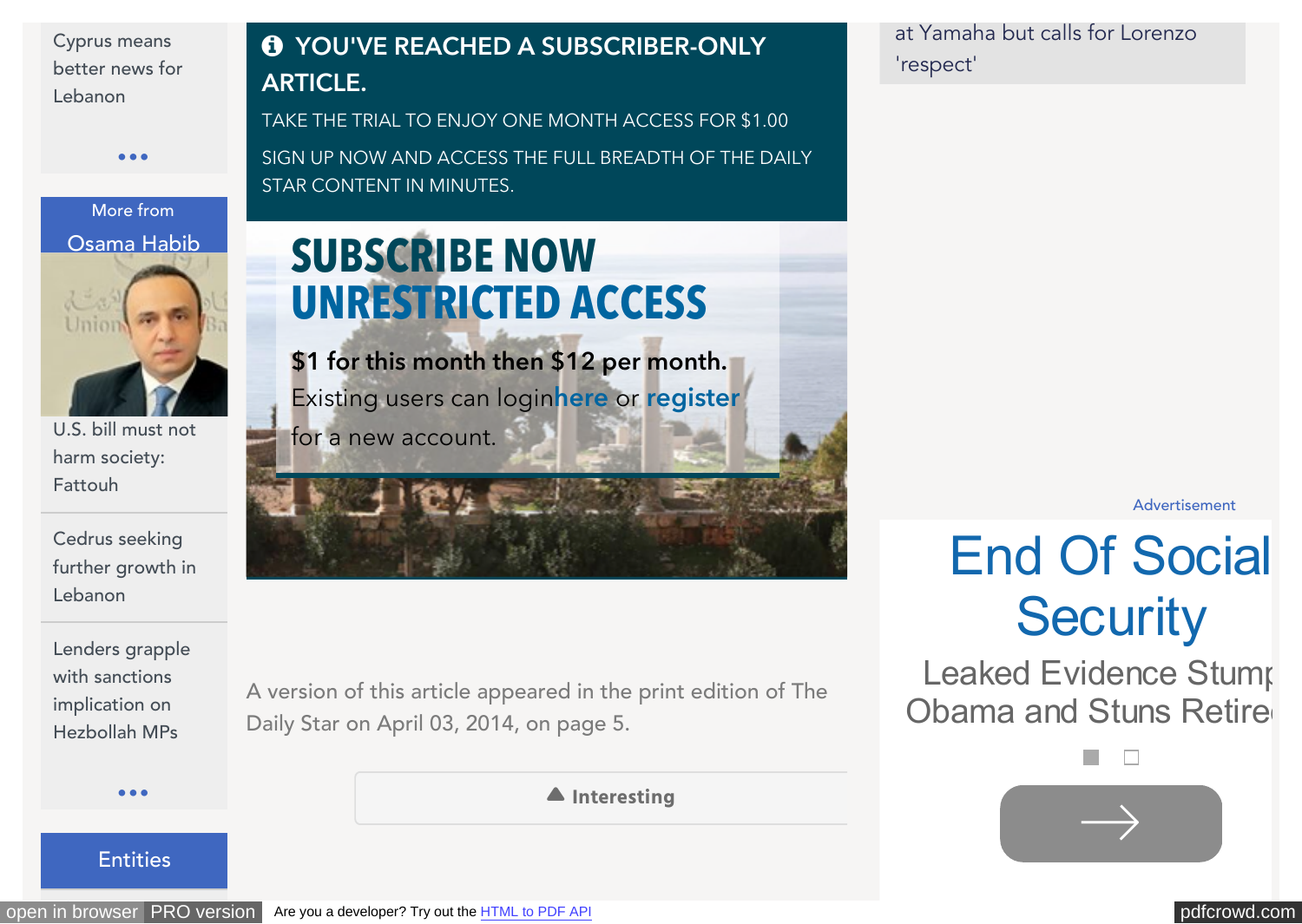| <b>Countries</b>                                   |                                                                  |
|----------------------------------------------------|------------------------------------------------------------------|
| <b>Publication</b>                                 |                                                                  |
| <b>Companies</b>                                   |                                                                  |
| <b>Political Group</b>                             | Recommended                                                      |
| People                                             | US military releases 1st account of sailors' Iran detention      |
| Locations &<br><b>Natural</b><br><b>Formations</b> | More than half of Iran parliament candidates rejected:<br>media  |
| Advertisement                                      | Morocco says arrests Belgian national tied to Paris<br>attacks   |
|                                                    | Geagea will announce endorsement of Aoun shortly: LF<br>official |

**THE BATTLE FOR QALAMOUN** 

[Security](https://googleads.g.doubleclick.net/aclk?sa=l&ai=CtQwLGgWdVpP1D4jNfJ6Wu5AL65P-yweL1Kq3zgLAjbcBEAEg7dCDAmDJ1uaN_KSoE6ABl-W-xgPIAQGoAwHIA8MEqgTXAU_QKboNWu01suUlSF9qdEyEaxRYwTvzd_aMJAfiTKJuK_CZe0JY6dT1pThB5ODyqD0mEOp1Kj_szq0clmQI2AuyvaLaARIcQ31_ULpGC4oXcrjCg5sF86gfpndCNU4dvfIHVn1TfsRR5dNFBCWvSccQPz25_7feMmp7p0LC5-1i2V4KgqMpy3AbjLpJp6Hck0RKprAG7gSUq23aob7xBAxcNyr7_AZ_7bK54d1YyRWP9E1A71C9eHIzH2HWJoYinFw57AMC59kYnyqEIRUtliBYekeiXtrugAfTiqgkqAemvhvYBwE&num=1&sig=AOD64_3K9iq5OHAAq5mDPJMWEte0ubU3RQ&client=ca-pub-3836522060572509&adurl=http://pros.palmbeachgroup.com/1512PBLSS/PPBLRC10/%3Fh%3Dtrue) [Motorcycling: Rossi to end career at Yamaha but calls for](http://www.dailystar.com.lb/Sports/Motor-Sports/2016/Jan-18/332581-motorcycling-rossi-to-end-career-at-yamaha-but-calls-for-lorenzo-respect.ashx) Lorenzo 'respect'

> [Russia catches senior engineer on delayed space pad](http://www.dailystar.com.lb/News/World/2016/Jan-18/332580-russia-catches-senior-engineer-on-delayed-space-pad-project-taking-bribe.ashx) project 'taking bribe'

> > Advertisement

## [Social Security Sucks](https://googleads.g.doubleclick.net/aclk?sa=l&ai=C_dMVFQWdVqrtJ9LZfNW5tbAM65P-yweL1Kq3zgLAjbcBEAEg7dCDAmDJ1uaN_KSoE6ABl-W-xgPIAQGoAwHIA8MEqgTWAU_Q29SW4eb8lCzHBqshRcp6RHWLKT6pyAcsVmmUB8nNwo8ax0J9LojDR_H4UBV89pdAB3kiKWaCGnmVqN3iGGnzHvBMncO99XRPZbBIlApUuRzh81sC5rP9xXYxF8TVy2s-d3tc1i__8KiIboDTcTciiMQ8t1ryyF4kyg6Z01IZqLI5-OajEjz5qVGXgJc64OHFNMQyOwoyqRT-HbUjQLZR1hYNj1nubciMcPnY5021XUJ4nMknQ9LW0Cf6PNNoGmwdH1qvvcP0hJMv69du664XDBowCdSAB9OKqCSoB6a-G9gHAQ&num=1&sig=AOD64_3wQk6wUKVo9ykECaVktCghUN1_hw&client=ca-pub-3836522060572509&adurl=http://pros.palmbeachgroup.com/1512PBLSS/PPBLRC10/%3Fh%3Dtrue)

Born before 1969? You can get an extra \$4,098 monthly w ith this





**Sucks** 

pdfcrowd.com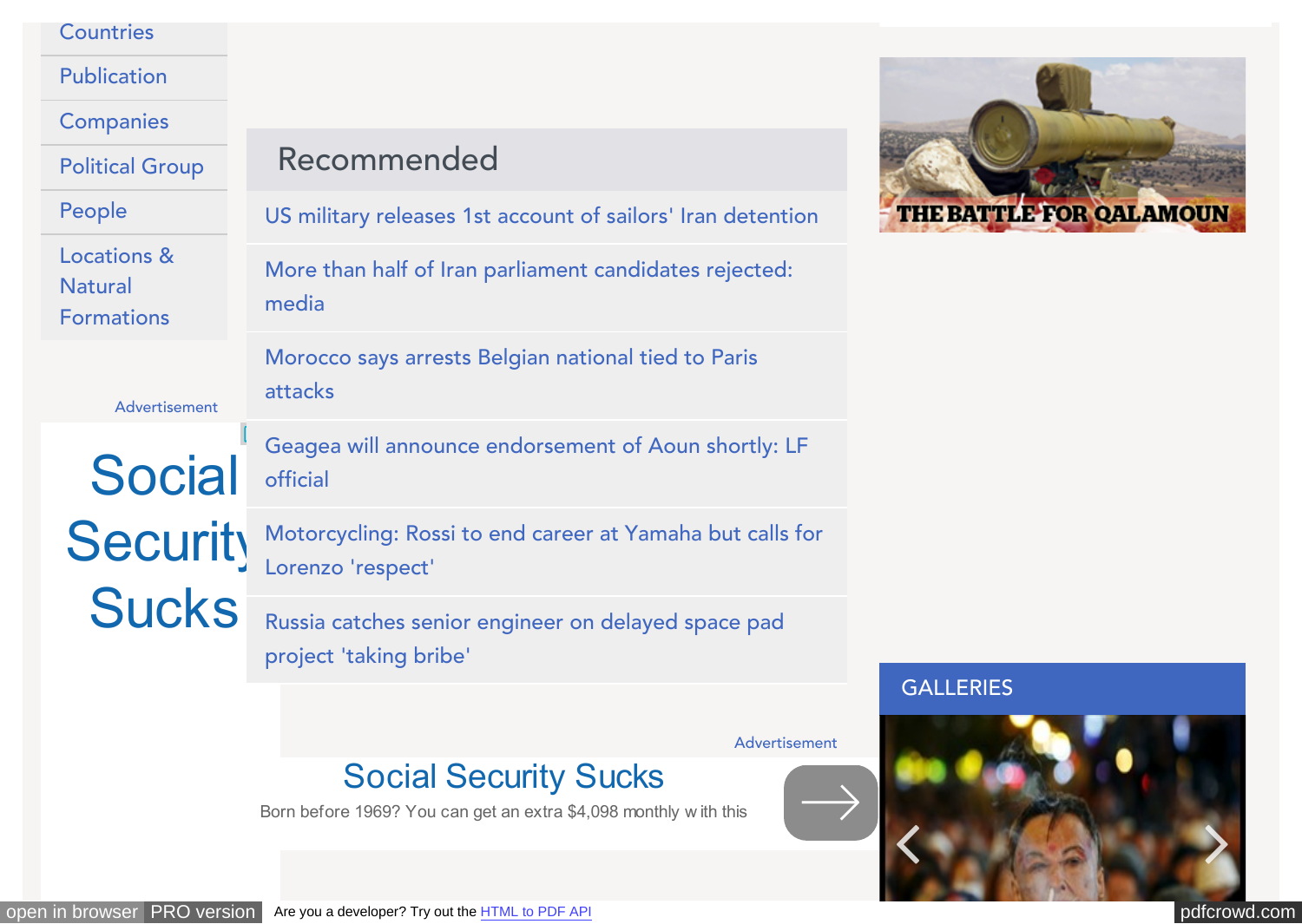this

### **Comments**

Your feedback is important to us!

We invite all our readers to share with us their views and comments about this article.

Disclaimer: Comments submitted by third parties on this site are the sole responsibility of the individual(s) whose content is submitted. The Daily Star accepts no responsibility for the content of comment(s), including, without limitation, any error, omission or inaccuracy therein. Please note that your email address will NOT appear on the site.

Alert: If you are facing problems with posting comments, please note that you must verify your email with Disqus prior to posting a comment. follow this link to make sure your account meets the requirements. ([http://bit.ly/vDisqus\)](http://bit.ly/vDisqus)

#### **Sponsored**



[Pictures of the day](http://www.dailystar.com.lb/PhotoGallery.aspx?id=1529) Jan. 15, 2016

#### EDITORIAL CARTOONS



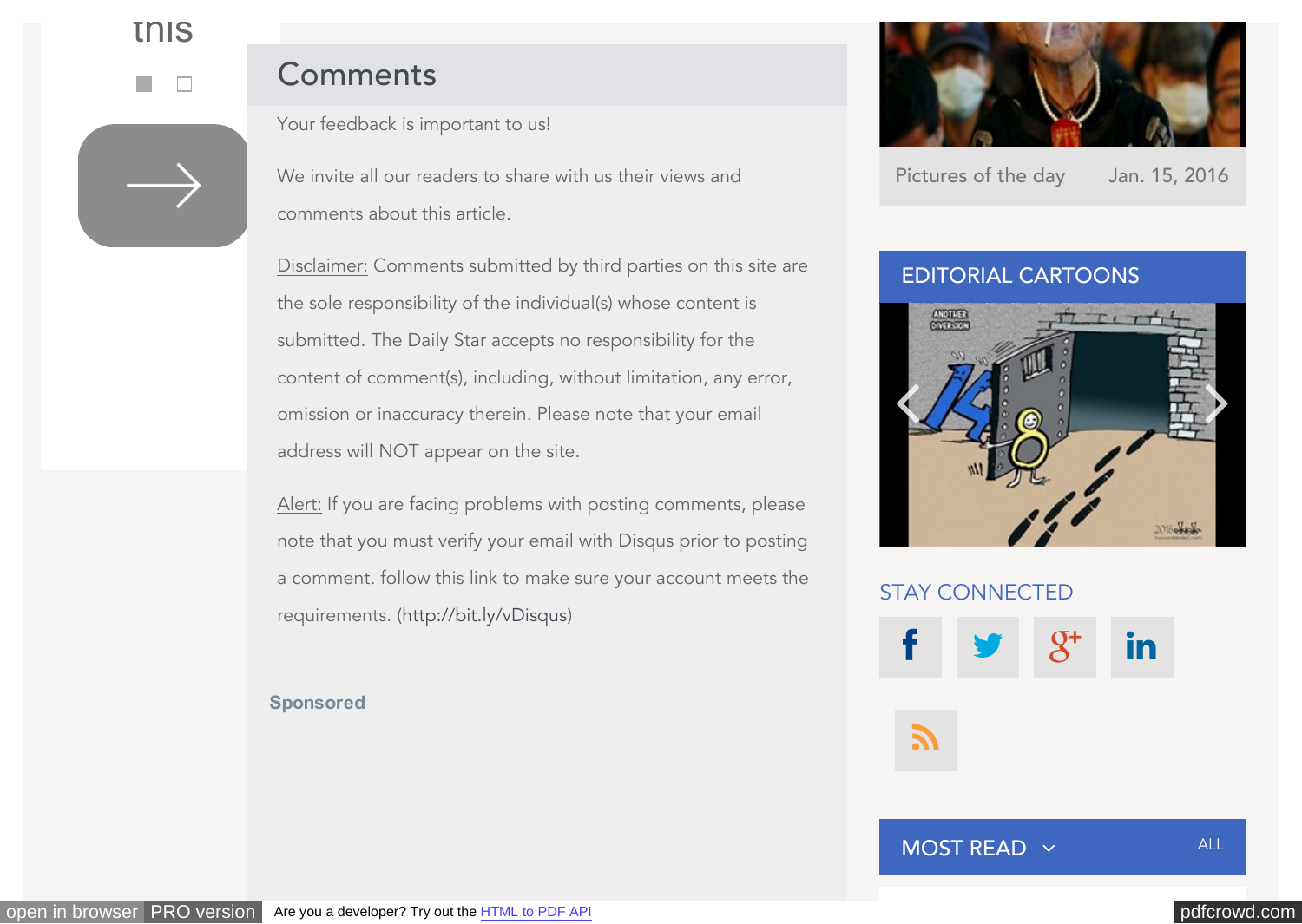#### **Comments [Community](https://disqus.com/home/forums/dailystarleb/)**

#### **[Recommend](http://disqus.com/embed/comments/?base=default&version=e5b477b3df23772276f88d4d5901b263&f=dailystarleb&t_u=http%3A%2F%2Fwww.dailystar.com.lb%2FBusiness%2FLebanon%2F2014%2FApr-03%2F252115-lebanon-poised-to-delay-gas-auction-date.ashx&t_d=Lebanon%20poised%20to%20delay%20gas%20auction%20date%20%7C%20Business%20%2C%20Local%20%7C%20THE%20DAILY%20STAR&t_t=Lebanon%20poised%20to%20delay%20gas%20auction%20date%20%7C%20Business%20%2C%20Local%20%7C%20THE%20DAILY%20STAR&s_o=default#)**

#### Join the discussion…



 $\lambda \mid \mathbf{v} \cdot \mathsf{Reply} \cdot \mathsf{Share}$  $\lambda \mid \mathbf{v} \cdot \mathsf{Reply} \cdot \mathsf{Share}$  $\lambda \mid \mathbf{v} \cdot \mathsf{Reply} \cdot \mathsf{Share}$ **[US Lawman](https://disqus.com/by/uslawman/)** • [2 years ago](#page-0-0) Make peace with Israel NOW ! and prosper. Let Hezbulla run your land and wait for the next



**[Michaelinlondon1234](https://disqus.com/by/Michaelinlondon1234/)** • [2 years ago](#page-0-0) This is interesting regarding border [http://www.icj-cij.org/homepag...](http://www.icj-cij.org/homepage/index.php?lang=en) [http://muse.jhu.edu/journals/m...](http://muse.jhu.edu/journals/med/summary/v018/18.3anyu.html)

 $\lambda$   $\vee$  • [Reply](http://disqus.com/embed/comments/?base=default&version=e5b477b3df23772276f88d4d5901b263&f=dailystarleb&t_u=http%3A%2F%2Fwww.dailystar.com.lb%2FBusiness%2FLebanon%2F2014%2FApr-03%2F252115-lebanon-poised-to-delay-gas-auction-date.ashx&t_d=Lebanon%20poised%20to%20delay%20gas%20auction%20date%20%7C%20Business%20%2C%20Local%20%7C%20THE%20DAILY%20STAR&t_t=Lebanon%20poised%20to%20delay%20gas%20auction%20date%20%7C%20Business%20%2C%20Local%20%7C%20THE%20DAILY%20STAR&s_o=default#) • Share ›

✉ **[Subscribe](http://disqus.com/embed/comments/?base=default&version=e5b477b3df23772276f88d4d5901b263&f=dailystarleb&t_u=http%3A%2F%2Fwww.dailystar.com.lb%2FBusiness%2FLebanon%2F2014%2FApr-03%2F252115-lebanon-poised-to-delay-gas-auction-date.ashx&t_d=Lebanon%20poised%20to%20delay%20gas%20auction%20date%20%7C%20Business%20%2C%20Local%20%7C%20THE%20DAILY%20STAR&t_t=Lebanon%20poised%20to%20delay%20gas%20auction%20date%20%7C%20Business%20%2C%20Local%20%7C%20THE%20DAILY%20STAR&s_o=default#)** d **[Add Disqus](https://publishers.disqus.com/engage?utm_source=dailystarleb&utm_medium=Disqus-Footer) [Privacy](https://help.disqus.com/customer/portal/articles/1657951?utm_source=disqus&utm_medium=embed-footer&utm_content=privacy-btn)**

Jan 18, 2016 | Middle East [Daesh abducts over 400](http://www.dailystar.com.lb/News/Middle-East/2016/Jan-18/332486-daesh-abducts-over-400-in-deir-al-zor-after-deadly-assault.ashx) in Deir al-Zor after deadly assault



Jan 18, 2016 Lebanon News

[G](http://www.dailystar.com.lb/News/Lebanon-News/2016/Jan-18/332528-officials-restless-ahead-of-geagea-presser.ashx)eagea to endorse Aoun's presidential [candidacy: LF official](http://www.dailystar.com.lb/News/Lebanon-News/2016/Jan-18/332528-officials-restless-ahead-of-geagea-presser.ashx) 



Jan 18, 2016 Lebanon News

[Lebanon denies rumor](http://www.dailystar.com.lb/News/Lebanon-News/2016/Jan-18/332483-lebanon-denies-rumor-of-attempt-to-bomb-french-jet-from-beirut-airport.ashx) of attempt to bomb French jet from Beirut

airport



Jan 18, 2016 | Lebanon News

[L](http://www.dailystar.com.lb/News/Lebanon-News/2016/Jan-18/332521-lebanese-women-deserve-right-to-pass-nationality-salma-hayek.ashx)ebanese women [deserve right to pass](http://www.dailystar.com.lb/News/Lebanon-News/2016/Jan-18/332521-lebanese-women-deserve-right-to-pass-nationality-salma-hayek.ashx) nationality: Salma

Hayek



Jan 18, 2016 | Local [HSBC to review](https://disqus.com/) [operations in Lebanon](http://www.dailystar.com.lb/Business/Local/2016/Jan-18/332427-hsbc-to-review-operations-in-lebanon-amid-cost-saving-push.ashx) amid cost-saving push

[comments powered by Disqus](http://disqus.com/)

[J](http://www.dailystar.com.lb/News/Middle-East/2016/Jan-18/332476-israel-licks-wounds-as-iran-sanctions-end.ashx)an 18, 2016 Middle East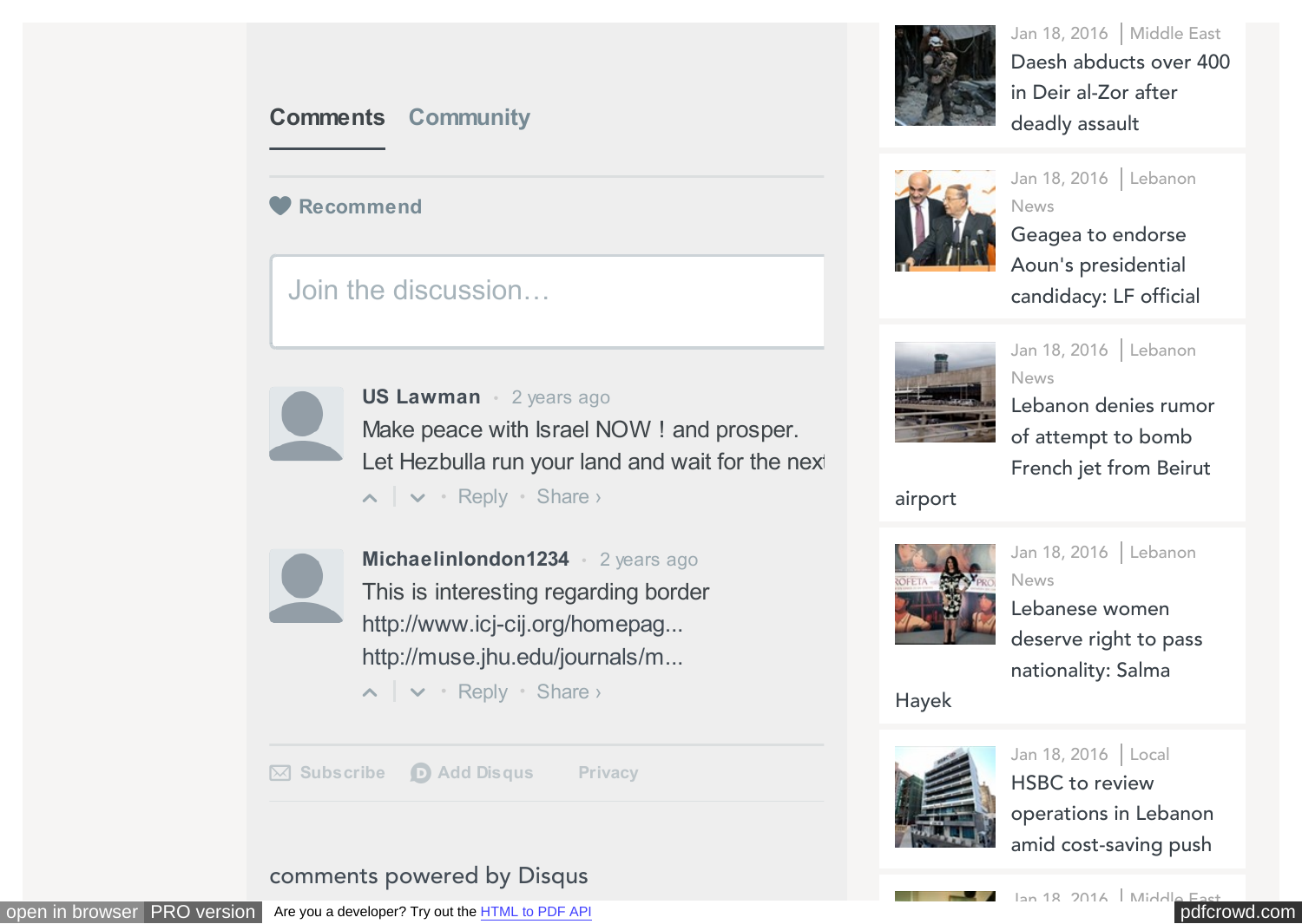





#### [STAR'S COLUMNIST](http://www.pressreader.com/lebanon/the-daily-star-lebanon)S [VIEW ALL](http://www.dailystar.com.lb/Authors.aspx) O



[Why foreign military](http://www.dailystar.com.lb/Opinion/Columnist/2016/Jan-16/332196-why-foreign-military-actions-backfire.ashx) actions backfire [Rami G. Khouri](http://www.dailystar.com.lb/Rami-G-Khouri.ashx)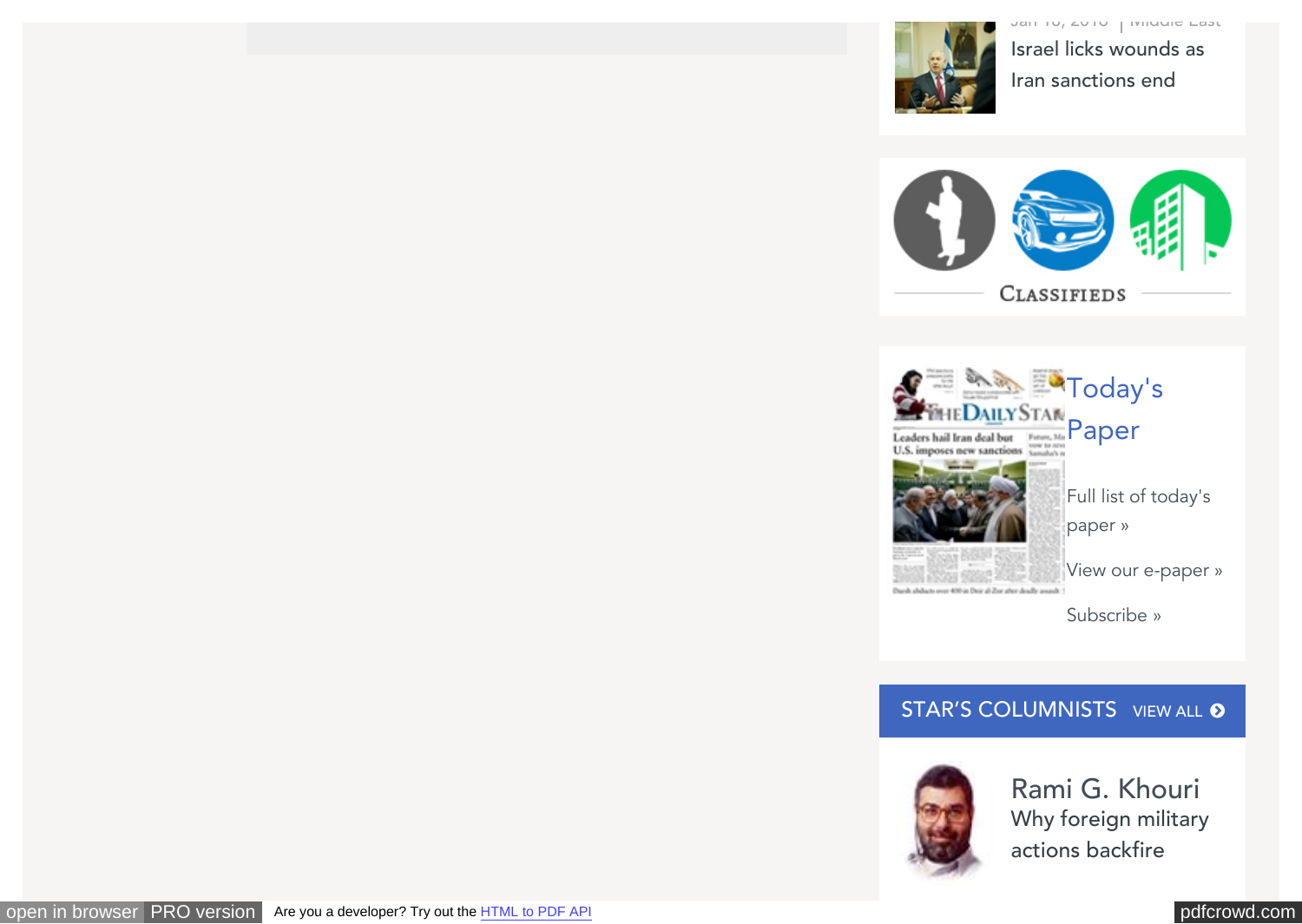

[Will Geagea reshape](http://www.dailystar.com.lb/Opinion/Columnist/2016/Jan-14/331821-will-geagea-reshape-the-political-scene.ashx) the political scene? [Michael Young](http://www.dailystar.com.lb/Michael-Young.ashx)



[Xi's anti-corruption](http://www.dailystar.com.lb/Opinion/Columnist/2016/Jan-16/332197-xis-anti-corruption-drive-has-shaken-china.ashx) drive has shaken China [David Ignatius](http://www.dailystar.com.lb/David-Ignatius.ashx)



[With social networks](http://www.dailystar.com.lb/Opinion/Commentary/2016/Jan-18/332444-with-social-networks-come-many-lies.ashx) come many lies [Fareed Zakaria](http://www.dailystar.com.lb/Fareed-Zakaria.ashx)

Advertisement

## [Are You an Auctioneer?](https://googleads.g.doubleclick.net/aclk?sa=l&ai=CabzXFgWdVo3jJ8XYfKG8o6AP5qDyrwi2gLjj3gLAjbcBEAEg7dCDAigEYMnW5o38pKgToAG-6Ov6A8gBAagDAcgDwwSqBNoBT9CAbNeS6O_JgJQMePw1rHT4N5l2v1zsGQOYuzWKljGKvKbOAd9Vp1lU1dnpOqsPTQG1wrH6uPIO8Io_XmdpR4LappwNfhGhAUitwmj4A7btFEf0iUsQ8SdTcLzgywCpPk473mYPqaiA_x4L-mBjZLV1Go3HIjyYCumqz0zOULjTejPP1tXI6dkjcZQ_c9eYZ-enRNSrMBPbrZU4Pq8dWgOfOcc6Gqv5jCU-IsVRoiapgWnkCW9lfnto-lrROq8UsgxnNtMy9MW0qkJ90x8J6jub_uDNz9wHCIKAB6qXlAWoB6a-G9gHAQ&num=1&sig=AOD64_3m-j7bRhAkRP9EnXuKAzxGsNKwjw&client=ca-pub-3836522060572509&adurl=https://www.gencomarketplace.com/shop/en/gencomarketplace-gencomarketplace/page/cc/auctioneer)

#### [gencomarketplace.com/Auctioneer](https://googleads.g.doubleclick.net/aclk?sa=l&ai=CabzXFgWdVo3jJ8XYfKG8o6AP5qDyrwi2gLjj3gLAjbcBEAEg7dCDAigEYMnW5o38pKgToAG-6Ov6A8gBAagDAcgDwwSqBNoBT9CAbNeS6O_JgJQMePw1rHT4N5l2v1zsGQOYuzWKljGKvKbOAd9Vp1lU1dnpOqsPTQG1wrH6uPIO8Io_XmdpR4LappwNfhGhAUitwmj4A7btFEf0iUsQ8SdTcLzgywCpPk473mYPqaiA_x4L-mBjZLV1Go3HIjyYCumqz0zOULjTejPP1tXI6dkjcZQ_c9eYZ-enRNSrMBPbrZU4Pq8dWgOfOcc6Gqv5jCU-IsVRoiapgWnkCW9lfnto-lrROq8UsgxnNtMy9MW0qkJ90x8J6jub_uDNz9wHCIKAB6qXlAWoB6a-G9gHAQ&num=1&sig=AOD64_3m-j7bRhAkRP9EnXuKAzxGsNKwjw&client=ca-pub-3836522060572509&adurl=https://www.gencomarketplace.com/shop/en/gencomarketplace-gencomarketplace/page/cc/auctioneer)

Boost Your Margins w/ Top Inventory S Cartons, Pallets & Truckloads.

## [9 Well Paid Writing Jobs](https://googleads.g.doubleclick.net/aclk?sa=l&ai=CnBF_FgWdVo3jJ8XYfKG8o6APyL6g9gugodS3nAHAjbcBEAIg7dCDAigEYMnW5o38pKgToAHQpovEA8gBAagDAcgDwwSqBNcBT9CgYc2S6-_JgJQMePw1rHT4N5l2v1zsGQOYuzWKljGKvKbOAd9Vp1lU1dnpOqsPTQG1wrH6uPIO8Io_XmdpR4LappwNfhGhAUitwmj4A7btFEf0iUsQ8SdTcLzgywCpPk473mYPqaiA_x4L-mBjZLV1Go3HIjyYCumqz0zOULjTejPP1tXI6dkjcZQ_c9eYZ-enRNSrMBPbre07Pucduwx-wfqXmGQSZvPQyTfbSc0mM4ISu27Qf73d-74AOZ7FsR1CPdMX_8VDr0OK1h706Ttz-BinOhmAB5jZ9DuoB6a-G9gHAdgTCA&num=2&sig=AOD64_239jLuHxTrS0UEdr5qt2uKIHToWg&client=ca-pub-3836522060572509&adurl=http://www.thebarefootwriter.com/free/get-started/%3Futm_source%3Dgoogle%26utm_medium%3Dcpc%26utm_campaign%3DGOOE02)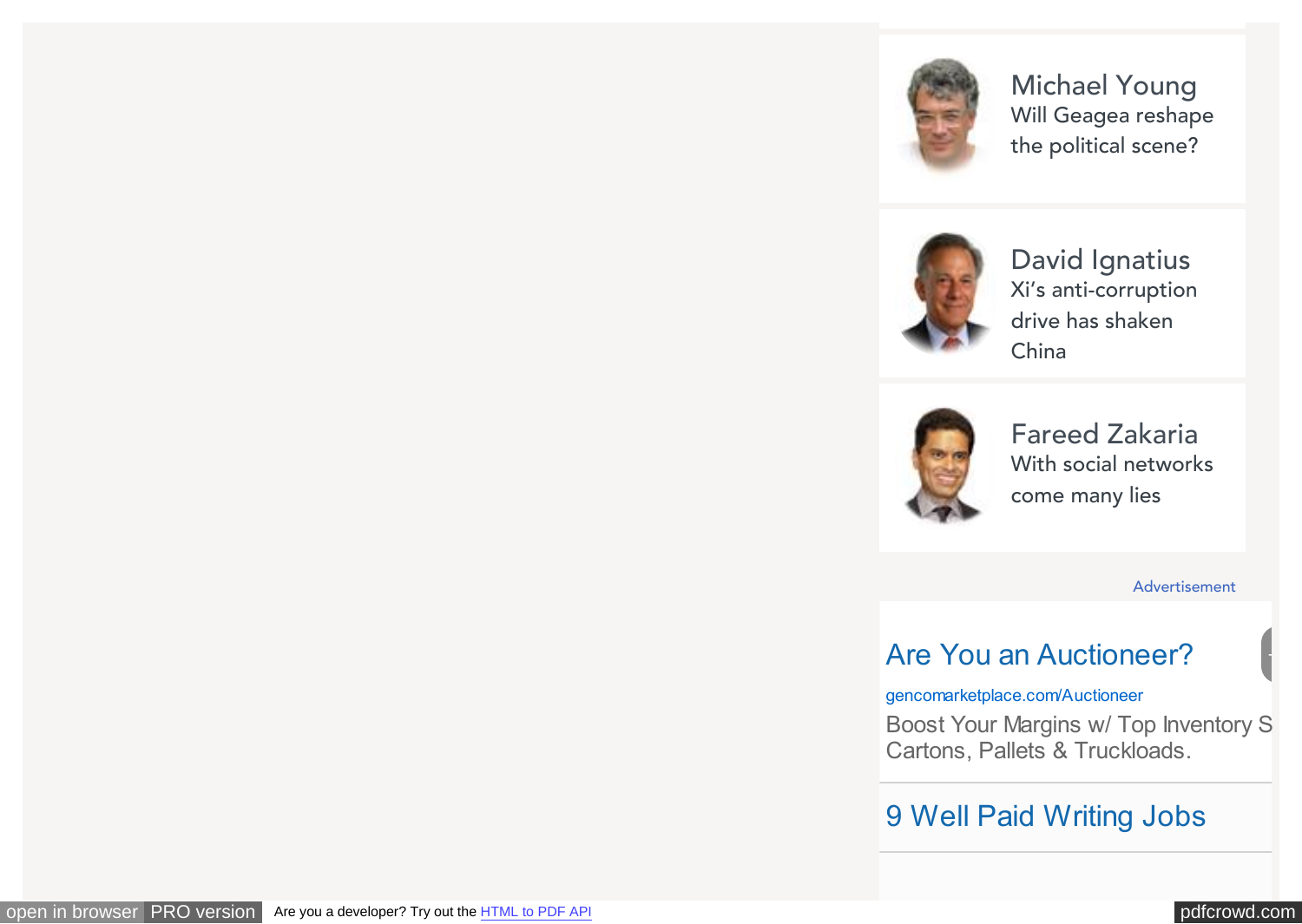#### BECOME A STAR FAN



[The US Economy Will Crash](https://googleads.g.doubleclick.net/aclk?sa=l&ai=C84RpFgWdVo3jJ8XYfKG8o6AP947-ogffjcDXngLAjbcBEAMg7dCDAigEYMnW5o38pKgToAGR6eDJA8gBAagDAcgDwwSqBNcBT9CwIMOS6u_JgJQMePw1rHT4N5l2v1zsGQOYuzWKljGKvKbOAd9Vp1lU1dnpOqsPTQG1wrH6uPIO8Io_XmdpR4LappwNfhGhAUitwmj4A7btFEf0iUsQ8SdTcLzgywCpPk473mYPqaiA_x4L-mBjZLV1Go3HIjyYCumqz0zOULjTejPP1tXI6dkjcZQ_c9eYZ-enRNSrMBPbre07Pucd5BBRvPqXmGQSZvPQyTfbSc0mM4ISu27Qf73d-74AOZ7FsR1CPdMX_8VDr0OK1h706Ttz-DeJQxWAB9eWnzaoB6a-G9gHAQ&num=3&sig=AOD64_2aj0ykLLL95iCPtUQFG24Hf4A2QA&client=ca-pub-3836522060572509&adurl=http://moneymorningresearch.com/leads/us-economy/%3Fsrc%3Dadwords) and Will Crash

#### Be the first of your friends to like this



## The Daily Star - Leb

| <b>Follow</b><br>+1 |
|---------------------|
|---------------------|

+ 2,944

**TDS** 

| <b>NEWS</b>                 | <b>BUSINESS</b>                                  | <b>OPINION</b> |
|-----------------------------|--------------------------------------------------|----------------|
| World                       | Local                                            | Editorial      |
| Middle East                 | Regional                                         | Commentary     |
| Lebanon News                | International                                    | Columnist      |
| open in browser PRO version | Are you a developer? Try out the HTML to PDF API |                |